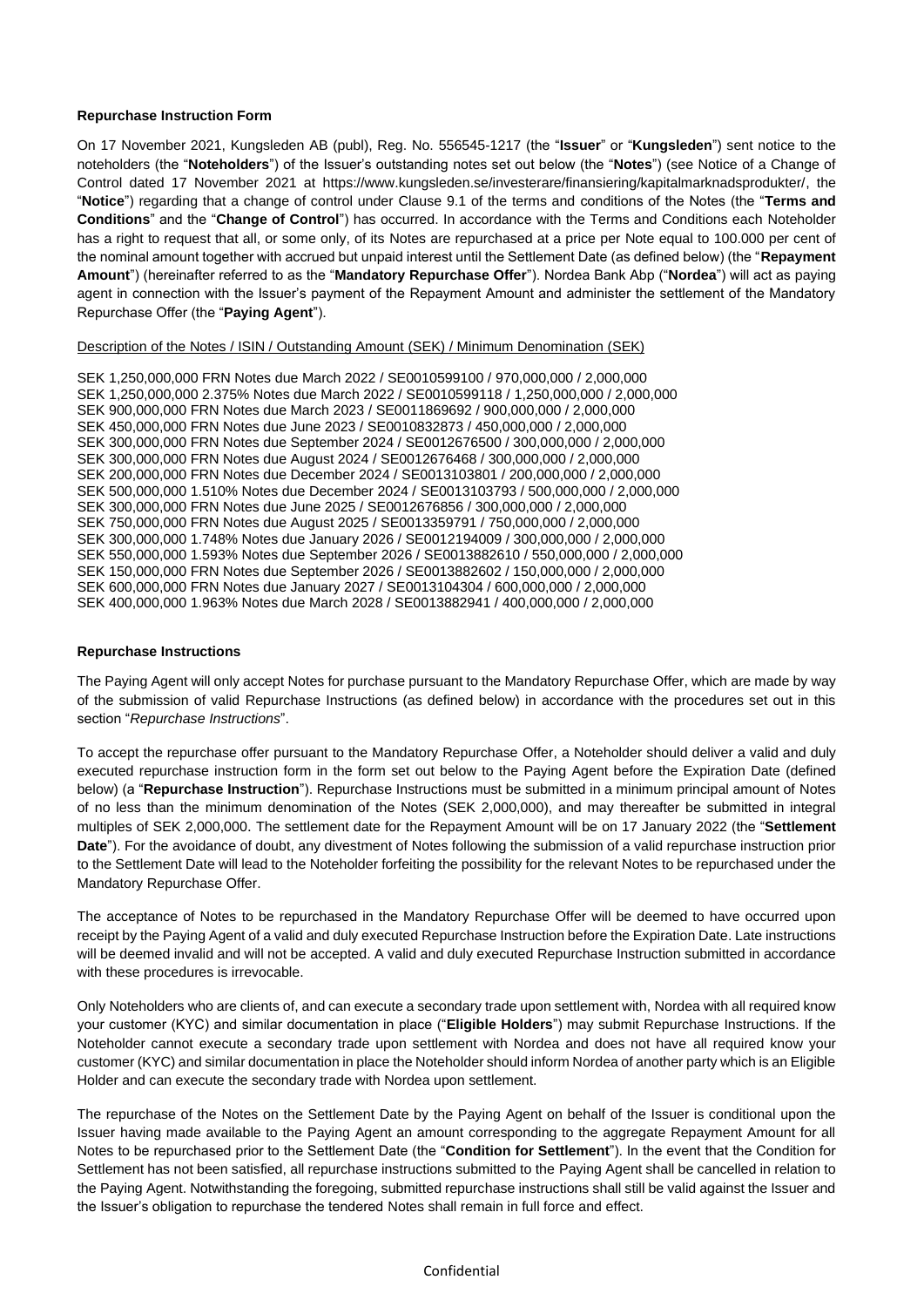By either (i) signing and executing a Repurchase Instruction, (ii) placing an instruction by e-mail or telephone (recorded by the Paying Agent) or (iii) placing an instruction by the messenger service of Bloomberg L.P. (or other equivalent messenger services), in each case with such accompanying confirmations as might be requested by the Paying Agent, each Noteholder agrees to sell its respective Notes to the Paying Agent on the Settlement Date at the Repayment Amount provided that the Notes are accepted for purchase by the Paying Agent on behalf of the Issuer (and in respect of (ii) and (iii), the Paying Agent may request that the order is subsequently confirmed by execution of the Repurchase Instruction and may if the Noteholder fails to satisfy such requirement, in its sole discretion, disregard the instruction, without any liability towards the Noteholder).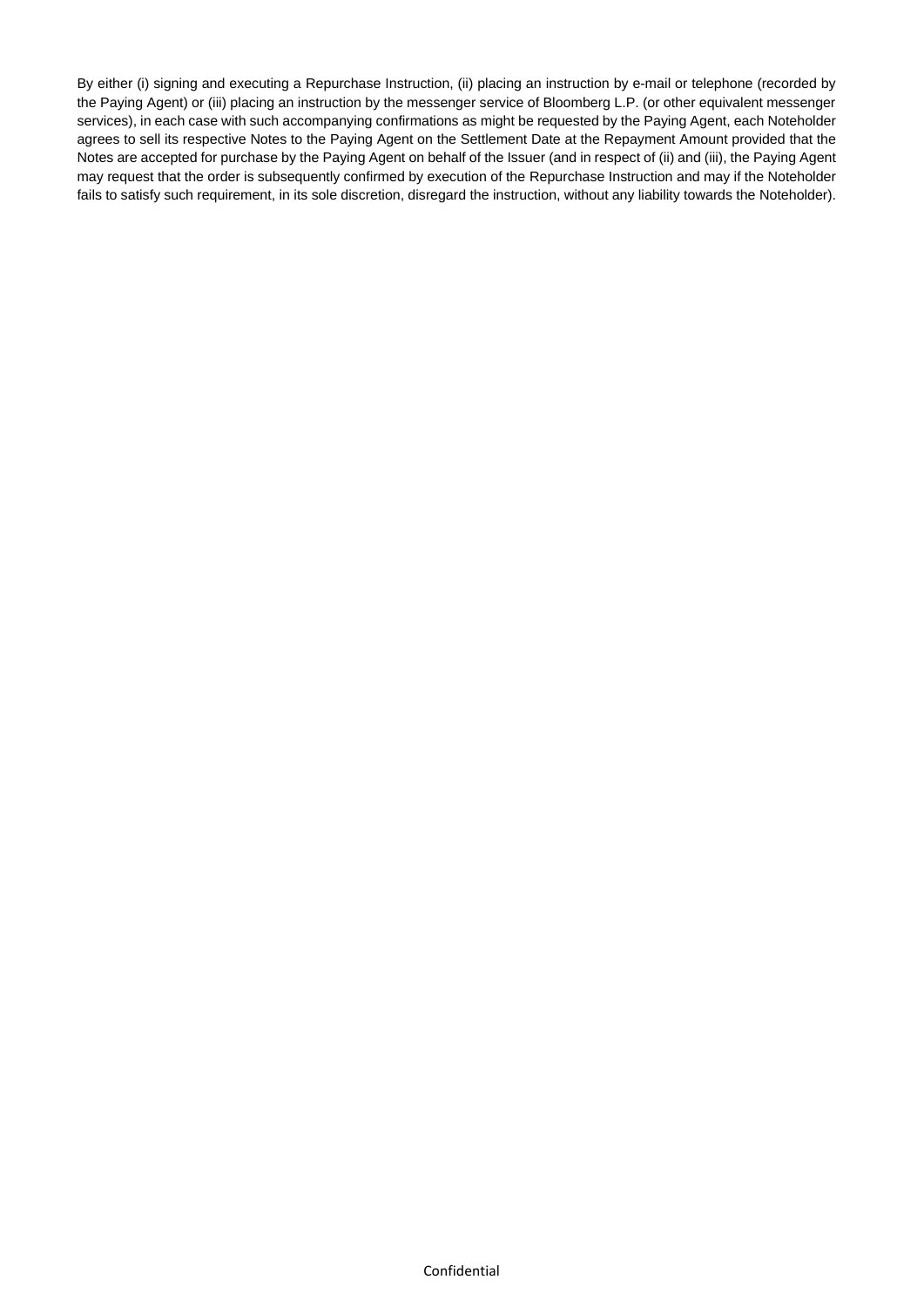## **Offer to holders of debt instruments – Repurchase Instruction Form**

Acceptance period for the Mandatory Repurchase Offer: From 17 November 2021 to 6 December 2021 at 12:00 CET.

To be sent to Nordea:

Nordea Bank Abp E-mail: nordealiabilitymanagement@nordea.com

**The Repurchase Instruction Form should be sent by e-mail to the e-mail address provided above so it is received by Nordea no later than 12:00 CET on 6 December 2021 (the "Expiration Date"). Late instructions will be deemed invalid and will not be accepted.**

I hereby tender (only in multiples of SEK 2,000,000) Notes as specified below in accordance with the terms and conditions contained in this document.

#### **By signing this Repurchase Instruction Form, agreement is given to the following:**

- ⚫ I hereby request that my Notes shall be repurchased on the terms set out in the Notice, the Terms and Conditions and this Repurchase Instruction Form;
- ⚫ I have read and accept the information in the Mandatory Repurchase Offer. I have read and approve the terms and conditions and I make the following representations and warranties to Nordea and the Issuer:
	- I confirm that I am not a person to whom it is unlawful to make an invitation pursuant to the Mandatory Repurchase Offer under applicable securities laws and I have (before submitting, or arranging for the submission on my behalf, as the case may be, of this Repurchase Instruction in respect of the Notes I am tendering for purchase, as applicable) complied with all laws and regulations applicable to me for the purposes of my participation in the Mandatory Repurchase Offer. In particular, I confirm that I am not domiciled, or have a registered address in, the United States, United Kingdom or in any other country in which participation in the Mandatory Repurchase Offer is in breach of applicable laws, and that the order has not been sent from any of these countries and that I am not acting on behalf of any person in such a country;
	- I confirm that I fully own and am the lawful holder of my Notes and that I have obtained all necessary consents, authorisations, approvals and/or permissions required (if applicable) under the applicable laws or regulations in any jurisdiction in order to execute and deliver this Repurchase Instruction, that any Notes by the Issuer are freely transferable with full title free from all pledges, liens, charges and encumbrances, not subject to any adverse claim and together with all rights attached to such Notes and that there are no other obstacles to the sale of my Notes on the Settlement Date;
	- I confirm that I am an Eligible Holder (as defined above) to the Paying Agent and that I will sell the Notes to the Paying Agent on the Settlement Date at the Repayment Amount;
	- I confirm that this Repurchase Instruction constitutes clear and distinct instructions to the Paying Agent upon which it may rely without investigation;
	- I confirm that no information has been provided to me by the Issuer, the Paying Agent or their respective directors, employees of affiliates, with regard to the tax consequences arising from the purchase of the Notes by the Issuer pursuant to the Mandatory Repurchase Offer or the receipt by the Noteholder of the Repayment Amount, and I acknowledge that I am solely liable for any taxes and similar or related payments imposed on me under the laws of any applicable jurisdiction as a result of its participation in the Mandatory Repurchase Offer and I agree that I will not and do not have any right of recourse (whether by way of reimbursement, indemnity or otherwise) against the Issuer, the Paying Agent or any of their respective directors, employees or affiliates, or any other person in respect of such taxes and payments;
	- I confirm that I have had access to such financial and other information concerning the Notes, and have consulted with my own legal, regulatory, tax, business, investment, financial and accounting advisers, as I deem necessary or appropriate, in order for me to make an informed decision with respect to the tendering of Notes for purchase in the Mandatory Repurchase Offer; I am not relying on any communication (written or oral) made by any party involved in the Mandatory Repurchase Offer or any such party's affiliates as constituting a recommendation to tender Notes in the Mandatory Repurchase Offer; and I am able to bear the economic risks of participating in the Mandatory Repurchase Offer. I acknowledge and accept that neither the Issuer nor the Paying Agent make any undertaking, representation or warranty, expressed or implied, to me regarding the accuracy or completeness of the Notice, the Repurchase Instruction Form and other information (whether written or oral), concerning the Issuer or the Mandatory Repurchase Offer received by me whether such information was received through the Paying Agent or otherwise;
	- I confirm that all authority conferred or agreed to be conferred pursuant to my acknowledgements, agreements, representations, warranties and undertakings, and all of my obligations shall be binding upon my successors, assigns, heirs, executors, trustees in bankruptcy and legal representatives, and shall not be affected by, and shall survive, my death or incapacity; and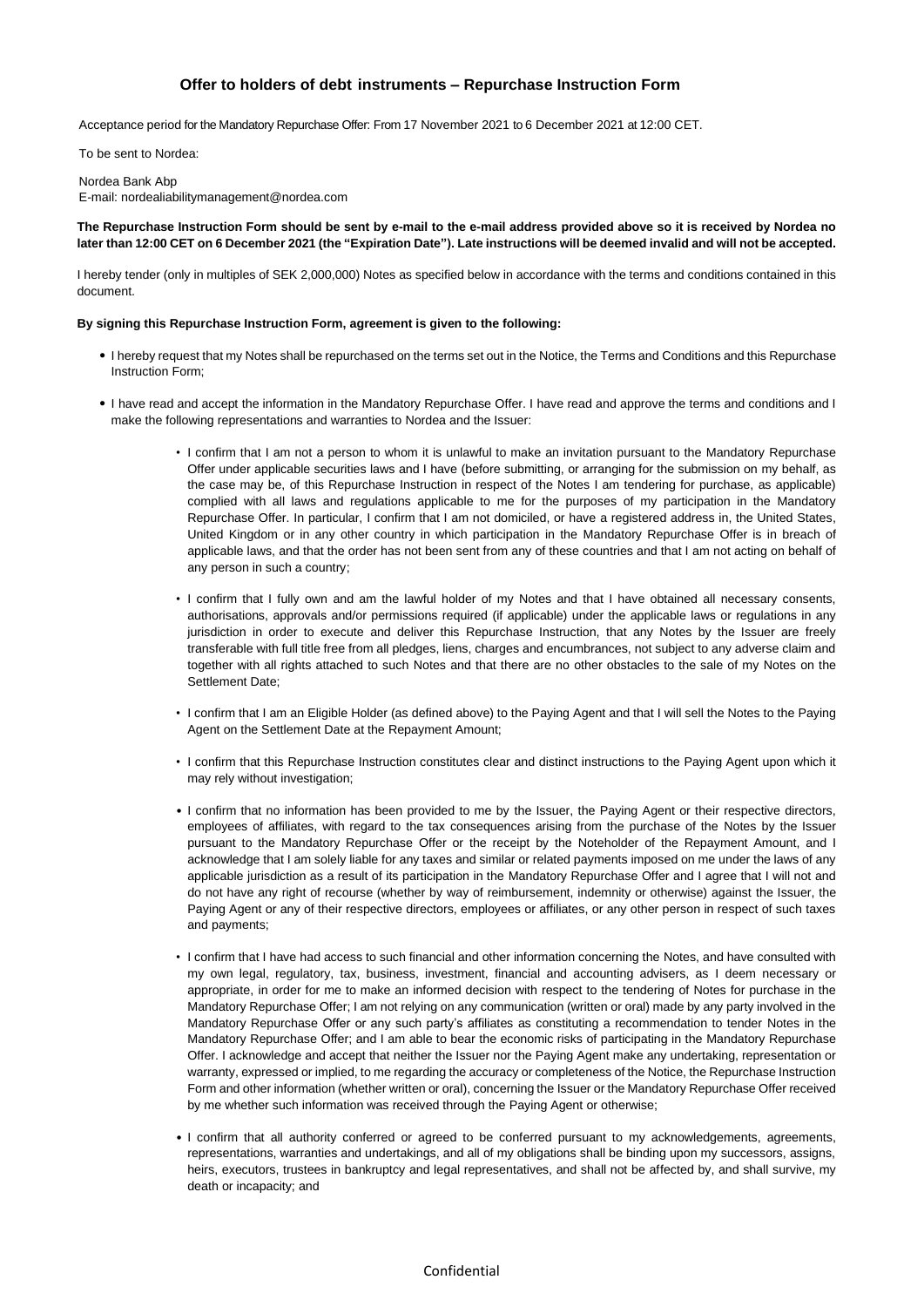• I confirm that I am in compliance with Sanctions and that I am not (i) a Restricted Party or otherwise subject to any Sanctions, (ii) acting on behalf, or for the benefit, of a Restricted Party, (iii) involved in any transaction through which I am likely to become a Restricted Party or (iv) subject to or involved in any inquiry, claim, action, suit, proceeding or investigation against me with respect to Sanctions enacted by any Sanctions Authority.

For the purposes of the above:

"**Restricted Party**" means a person that is (i) the target of any sanctions administered or enforced by a Sanctions Authority, (ii) located, organised or resident in a country or territory that is the target of Sanctions that broadly prohibit dealings with that country or territory (currently, Crimea, Cuba, Iran, North Korea and Syria), or (iii) directly or indirectly owned or controlled by, or acting on behalf of, a person referred to in (i) or (ii).

"**Sanctions**" means the economic or financial sanctions enacted, administered or enforced by any Sanctions Authority.

"**Sanctions Authority**" means the European Union, the member states of the European Economic Area, the Norwegian State, the United Nations, the United States of America, the United Kingdom, and any authority, official institution or agency acting on behalf of any of them in connection with Sanctions.

- ⚫ I understand that the Mandatory Repurchase Offer will only be accepted if all the conditions set forth in the Repurchase Instruction Form are fulfilled.
- ⚫ I am informed, and give my consent to, the handling of personal data provided in this Repurchase Instruction Form by the Paying Agent as set forth below.
- ⚫ I understand and accept that the Paying Agent makes no undertaking, representation or warranty, express or implied, regarding the accuracy or completeness of the documentation pertaining to the Mandatory Repurchase Offer and any other information (whether written or oral), concerning the Issuer or the Mandatory Repurchase Offer received by the undersigned, whether such information was received through the Paying Agent or otherwise, and I acknowledge that I have not been induced to execute this repurchase instruction form by any representation, warranty or undertaking by any of the aforementioned. The Paying Agent hereby expressly disclaims any liability whatsoever towards the undersigned in connection with the Mandatory Repurchase Offer and the undersigned understands and expressly agrees that it is participating in the Mandatory Repurchase Offer on this basis.
- ⚫ I understand that the Paying Agent is a financial institution, offering a broad range of banking- and investment services and I acknowledge and accept that the Paying Agent may from time to time provide financing or other banking- and investment products or services to the Issuer and may thereby, as well as a result of other activities (including corporate finance, analysis and stock broking), have interests and act in a manner which is conflicting with the interests of Noteholders.
- ⚫ I confirm that I am responsible for executing a sell order towards the Paying Agent (to whom I am an Eligible Holder) to the account I have agreed with my sales contact of the tendered Notes with settlement on the Settlement Date, once the Paying Agent confirms the acceptance of Notes.
- ⚫ I acknowledge the Condition for Settlement and confirm that the Paying Agent shall have no obligation to settle the Notes as part of the Mandatory Repurchase Offer on the Settlement Date unless such condition has been satisfied. I further acknowledge that in order to receive the Repurchase Amount, the Notes to be repurchased in accordance with this Repurchase Instruction shall be delivered to the Paying Agent on the Settlement Date and thus, any divestment of the Notes following the submission of the Repurchase Instruction will lead to a forfeit of the possibility for the Notes to be repurchased under the Mandatory Repurchase Offer.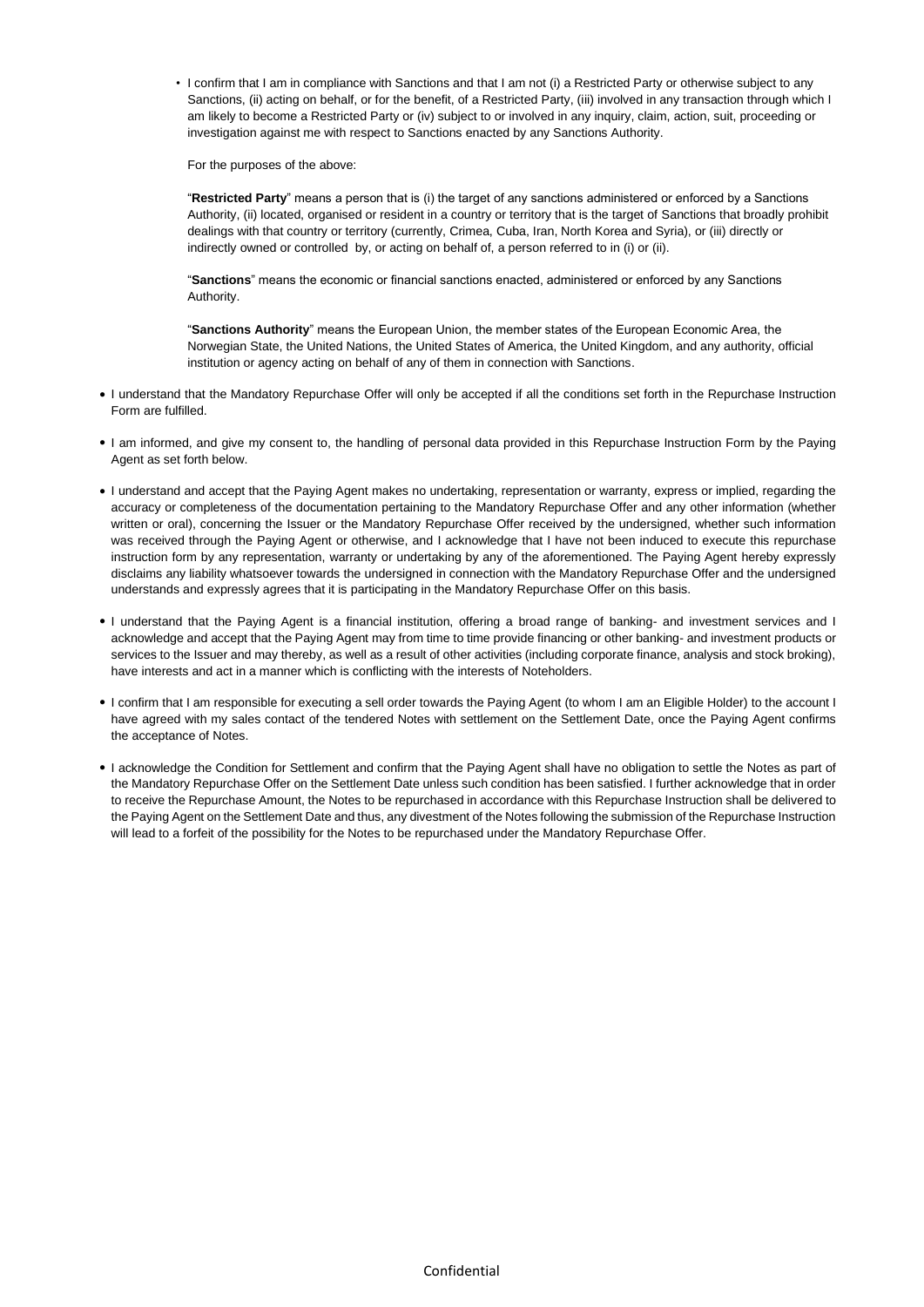| (set X for each Note):<br>(state in SEKm):<br>SEK 1,250,000,000 FRN Notes due March 20221) / SE0010599100<br>SEK 1,250,000,000 2.375% Notes due March 2022 / SE0010599118<br>SEK 900,000,000 FRN Notes due March 2023 / SE0011869692<br>SEK 450,000,000 FRN Notes due June 2023 / SE0010832873<br>SEK 300,000,000 FRN Notes due September 2024 / SE0012676500<br>SEK 300,000,000 FRN Notes due August 2024 / SE0012676468 | Notes: | <b>Notes for repurchase</b> | Nominal amount for repurchase |
|---------------------------------------------------------------------------------------------------------------------------------------------------------------------------------------------------------------------------------------------------------------------------------------------------------------------------------------------------------------------------------------------------------------------------|--------|-----------------------------|-------------------------------|
|                                                                                                                                                                                                                                                                                                                                                                                                                           |        |                             |                               |
|                                                                                                                                                                                                                                                                                                                                                                                                                           |        |                             |                               |
|                                                                                                                                                                                                                                                                                                                                                                                                                           |        |                             |                               |
|                                                                                                                                                                                                                                                                                                                                                                                                                           |        |                             |                               |
|                                                                                                                                                                                                                                                                                                                                                                                                                           |        |                             |                               |
|                                                                                                                                                                                                                                                                                                                                                                                                                           |        |                             |                               |
|                                                                                                                                                                                                                                                                                                                                                                                                                           |        |                             |                               |
| SEK 200,000,000 FRN Notes due December 2024 / SE0013103801                                                                                                                                                                                                                                                                                                                                                                |        |                             |                               |
| SEK 500,000,000 1.510% Notes due December 2024 / SE0013103793                                                                                                                                                                                                                                                                                                                                                             |        |                             |                               |
| SEK 300,000,000 FRN Notes due June 2025 / SE0012676856                                                                                                                                                                                                                                                                                                                                                                    |        |                             |                               |
| SEK 750,000,000 FRN Notes due August 2025 / SE0013359791                                                                                                                                                                                                                                                                                                                                                                  |        |                             |                               |
| SEK 300,000,000 1.748% Notes due January 2026 / SE0012194009                                                                                                                                                                                                                                                                                                                                                              |        |                             |                               |
| SEK 550,000,000 1.593% Notes due September 2026 / SE0013882610                                                                                                                                                                                                                                                                                                                                                            |        |                             |                               |
| SEK 150,000,000 FRN Notes due September 2026 / SE0013882602                                                                                                                                                                                                                                                                                                                                                               |        |                             |                               |
| SEK 600,000,000 FRN Notes due January 2027 / SE0013104304                                                                                                                                                                                                                                                                                                                                                                 |        |                             |                               |
| SEK 400,000,000 1.963% Notes due March 2028 / SE0013882941                                                                                                                                                                                                                                                                                                                                                                |        |                             |                               |

# **Information regarding the Noteholder (mandatory)**

| Noteholder's full name / Company name                                                            |         |  |
|--------------------------------------------------------------------------------------------------|---------|--|
| Name of contact person with Noteholder                                                           |         |  |
| Telephone (day time)                                                                             | Telefax |  |
| E-mail address                                                                                   |         |  |
| Street address etc. (private purchasers: state home address)                                     |         |  |
| Postal code and area, country                                                                    |         |  |
| Settlement Details (Euroclear or Clearstream Account Number)                                     |         |  |
| Sales contact                                                                                    |         |  |
| The bank the sales contact represents                                                            |         |  |
| Nordea Bank Abp                                                                                  |         |  |
| Date of birth and national ID number (10 digits)/company registration number (MUST BE COMPLETED) |         |  |
| Legal Entity Identifier ("LEI")/National Client Identifier ("NID") (MUST BE COMPLETED) *         |         |  |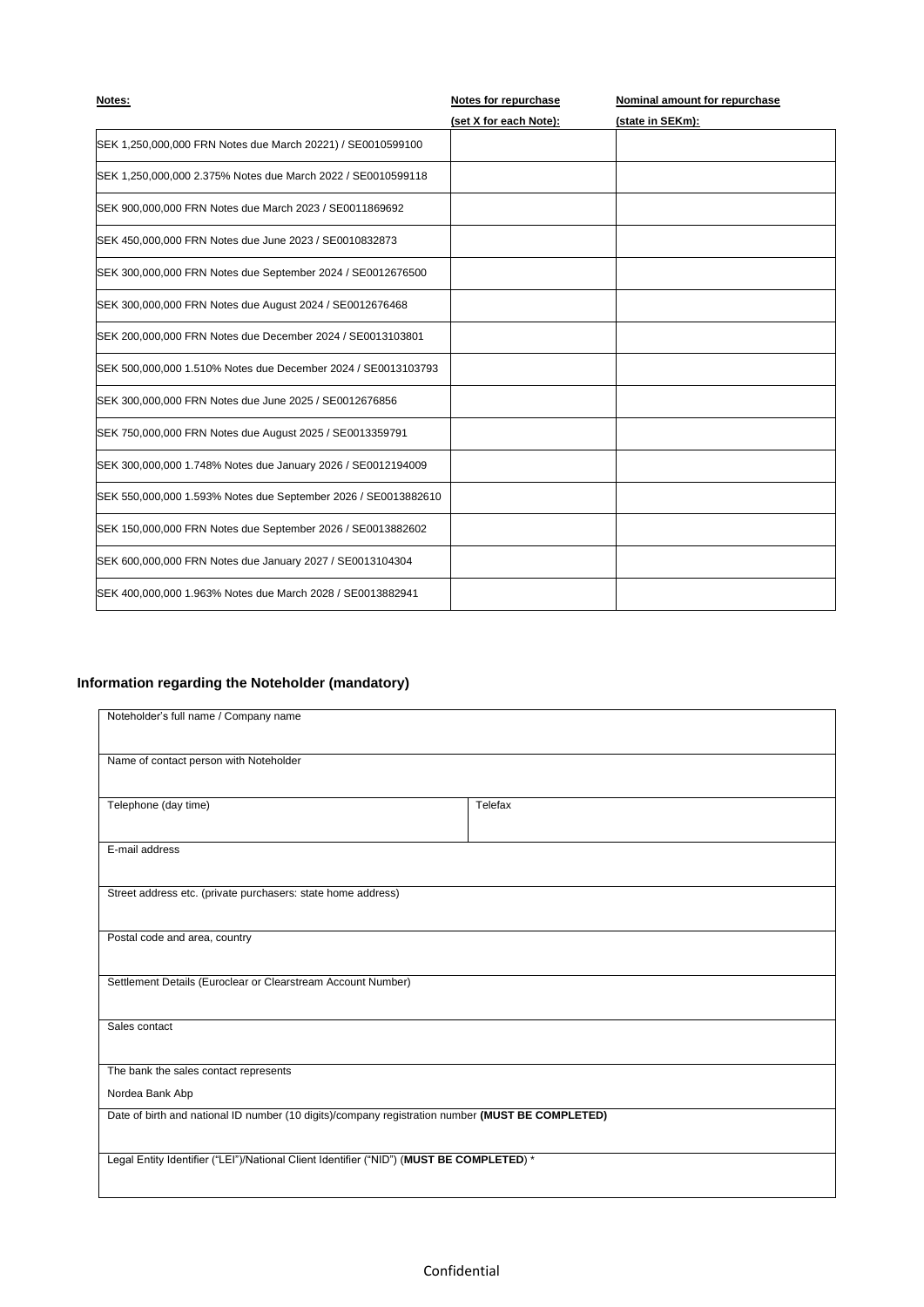*\* A LEI number is a global identification code for legal entities and a NID number is a global identification code for natural persons. As a result of MiFID II/MIFIR, all legal entities and natural persons need a LEI/NID code in order to participate in financial transactions from 3 January 2018.* 

*The Paying Agent has the right to disregard the repurchase instruction, without any liability towards the Noteholder, if a LEI or a NID number or*  any other compulsory information requested in this Repurchase Instruction Form is not filled in. Notwithstanding the aforementioned, in case LEI *or NID number or other compulsory information is not filled in by the Noteholder, the Paying Agent reserves the right to obtain such information through publicly available sources and use such number in the Repurchase Instruction .*

**The personal data provided by the Noteholder in connection with this Repurchase Instruction and the Mandatory Repurchase Offer or which is otherwise registered in connection with this Repurchase Instruction Form is processed by the Paying Agent to administer the Mandatory Repurchase Offer and to ensure that the Paying Agent is able to fulfill its obligations thereunder. Any personal data may also be processed by other companies with which Nordea co-operates and Clearstream's or Euroclear's Central Securities Depository Registry and may be revealed to the Issuer for the purpose of finalizing the Mandatory Repurchase Offer. A Noteholder can request to receive information about collected personal data, and the processing of such, from the Paying Agent. A Noteholder may also request a correction of incorrect or misleading information. For information on the Paying Agent's processing of personal data, please see the website of the Paying Agent or ask the Paying Agent for further information.**

| Instruction date and place | Binding signature and specification of whether signed by custodian or beneficial owner                 |
|----------------------------|--------------------------------------------------------------------------------------------------------|
|                            | The Noteholder must be of age. For corporate entities, documentation in form of company certificate of |
|                            | registration and (if utilized) a power of attorney must be enclosed.                                   |

## **DISCLAIMER**

This document contains important information which should be read carefully before any decision is made with respect to the Mandatory Repurchase Offer. If any holder is in any doubt as to the action it should take or is unsure of the impact of the Mandatory Repurchase Offer, it is recommended to seek its own financial and legal advice, including as to any tax consequences, from its stockbroker, bank manager, solicitor, accountant or other independent financial or legal adviser. Any holder whose Notes are held on its behalf by a broker, dealer, bank, custodian, trust company or other nominee or intermediary must contact such entity if it wishes to tender such Notes pursuant to the Mandatory Repurchase Offer. Neither the Issuer nor the Paying Agent nor their respective directors, employees or affiliates makes any recommendation as to whether holders of Notes should offer Notes for repurchase pursuant to the Mandatory Repurchase Offer.

#### **Offer and Distribution Restrictions**

This document does not constitute an invitation to participate in the Mandatory Repurchase Offer in any jurisdiction in which, or to any person to or from whom, it is unlawful to make such invitation or for there to be such participation under applicable securities laws. The distribution of this document in certain jurisdictions may be restricted by law. Persons into whose possession this document comes are required by each of the Issuer and the Paying Agent to inform themselves about and to observe any such restrictions.

#### *United States*

- The Mandatory Repurchase Offer is not being made and will not be made, directly or indirectly, in or into, or by use of the mails of, or by any means or instrumentality of interstate or foreign commerce of, or of any facilities of a national securities exchange of, the United States or to any U.S. Person (as defined in Regulation S of the United States Securities Act of 1933, as amended (each a "**U.S. Person**")). This includes, but is not limited to, facsimile transmission, electronic mail, telex, telephone, the internet and other forms of electronic communication. Accordingly, copies of this document and any other documents or materials relating to the Tender Offer are not being, and must not be, directly or indirectly, mailed or otherwise transmitted, distributed or forwarded (including, without limitation, by custodians, nominees or trustees) in or into the United States or to a U.S. Person and the Notes cannot be offered for repurchase in the Mandatory Repurchase Offer by any such use, means, instrumentality or facility or from or within or by persons located or resident in the United States or by any U.S. Person. Any purported offer of Notes in the Mandatory Repurchase Offer resulting directly or indirectly from a violation of these restrictions will be invalid and any purported tender of Notes made by a person located in the United States, a U.S. Person, by any person acting for the account or benefit of a U.S. Person, or by any agent, fiduciary or other intermediary acting on a non-discretionary basis for a principal giving instructions from within the United States will be invalid and will not be accepted.
- Each holder of Notes participating in the Mandatory Repurchase Offer will represent that it is not a U.S. Person, it is not located in the United States and is not participating in the Tender Offer from the United States, or it is acting on a nondiscretionary basis for a principal located outside the United States that is not giving an order to participate in the Mandatory Repurchase Offer from the United States and who is not a U.S. Person. For the purposes of this and the above paragraph, "**United States"** means the United States of America, its territories and possessions (including Puerto Rico, the U.S. Virgin Islands, Guam, American Samoa, Wake Island and the Northern Mariana Islands), any state of the United States of America and the District of Columbia.

#### *United Kingdom*